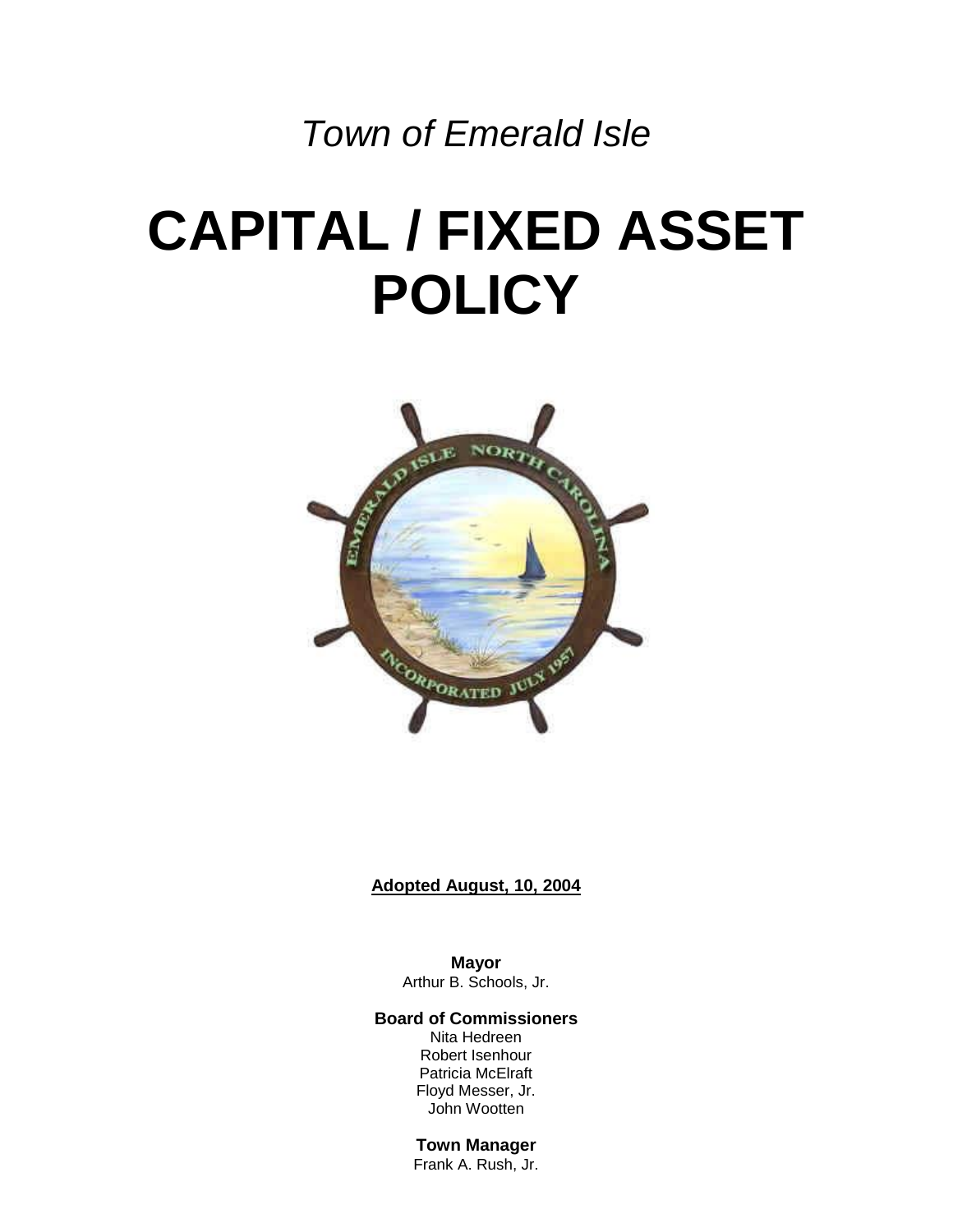### **Capital Asset Accounting / Fixed Asset Inventory**

#### PROCEDURE PURPOSE:

To establish a set of rules/guidelines that facilitates control and custody of the property of the Town.

#### OVERVIEW:

The Town is required to maintain an inventory of its capital / fixed assets in accordance with current governmental accounting standards. Capital / fixed asset reports give a detailed account of the Town's property, provide protection from loss, justify financial statements and qualify the Town for the GFOA Certificate of Achievement for Excellence in Financial Reporting.

#### PROCEDURE:

Capital Assets are specific items of property that:

- 1. are tangible in nature
- 2. have a life longer than one year
- 3. have a value of \$5,000 or greater

Fixed Asset Inventory items (items to be inventoried and tracked but considered nondepreciable) are specific items of property that:

- 1. are tangible in nature
- 2. have a life longer than one year
- 3. have a value of \$500 or greater (with the exception of items less than \$500 but determined by the Department Head to be sensitive in nature, therefore requiring inventorying).

#### **Items generally considered to be capital assets are:**

1. **Land/Landscaping**: The land account will include all land purchased or otherwise acquired by the Town. Purchased land will be valued based on acquired cost. All costs for legal services incidental to the acquisition and other charges incurred in preparing the land for use is to be included in the value. Donated land is recorded at the appraised market value of the land at the time of its donation. Rights of Way, encroachments and leaseholds will not be recorded as a capital /fixed Asset.

If land and buildings are acquired as a single parcel, the value of the land should be determined separately from the building and only that amount carried in the land account. The value of the building will be carried in the building account.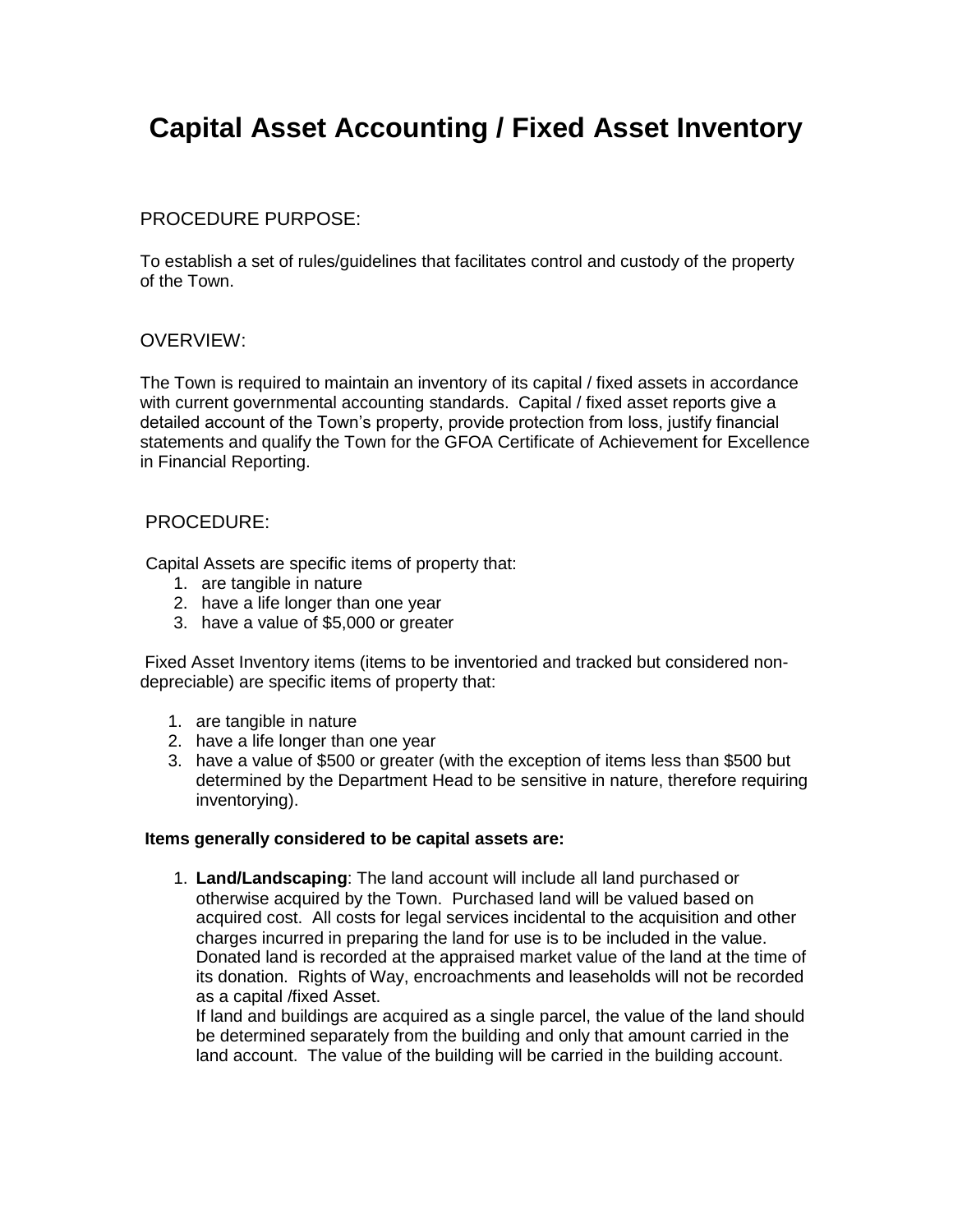- 2. **Buildings**: The buildings account includes the value of all buildings at purchase price or construction cost. The cost of the building should include all charges applicable to the building, including broker or architect's fees and interest on borrowed money during construction. If a building is donated to the Town, appraised fair market value at the time of the donation will be used to value the building. Additions and improvements to buildings, as well as cost of the heating and ventilating system or other permanently attached fixtures should be added to the buildings account.
- 3. **Improvements Other Than Buildings**: This account will be used to record such items as infrastructure (i.e. parking lots, sidewalks, fences, bridges and streets). Values assigned will be based on a "cost-of-construction basis".
- 4. **Equipment/Machinery**: The equipment/machinery account will consist of all items of tangible property that meet the prior mentioned capitalization/fixed asset amount not permanently affixed to real property, which are needed to carry out the operations of the Town. This property is recorded at cost, including freight, installation and other charges incurred to place the asset in use excluding sales tax. If an asset is acquired through donation, an appraised value is established as of the donation date and assigned to the asset.
- 5. **Construction In Progress**: This account is primarily used in conjunction with Capital Projects when amounts are expended on an uncompleted building or other capital construction project. Project costs are accumulated until completion and then transferred to another appropriate capital / fixed asset account. The capitalization policy does not apply in these cases, as all costs must be recorded to give accurate values.
- 6. **Furniture & Fixtures**: The furniture and fixtures account will consist of property that does not lose its identity when removed from its location. Furniture values will be recorded at cost, including freight, installation and other charges incurred to place the asset in use excluding sales tax. If an asset is acquired through donation, an appraised value is established as of the donation date and assigned to the asset.
- 7. **Vehicles**: The vehicle account will consist of property that does not lose its identity when removed from its location. Values will be recorded at cost including title, dealer prep and other charges incurred to place the vehicle into service. If an asset of this type is acquired through any means besides direct purchase, an appraised value is established as of the acquisition date and assigned to the asset.
- 8. **Data Processing Equipment**: The data processing equipment account will consist of equipment that does not lose its identity when removed from its location and has not changed materially or is expended in use. Data processing equipment values will be recorded at cost including freight, installation and other charges incurred to place the asset in use excluding sales tax. If an asset is acquired through donation, an appraised value is established as of the donation date and assigned to the asset.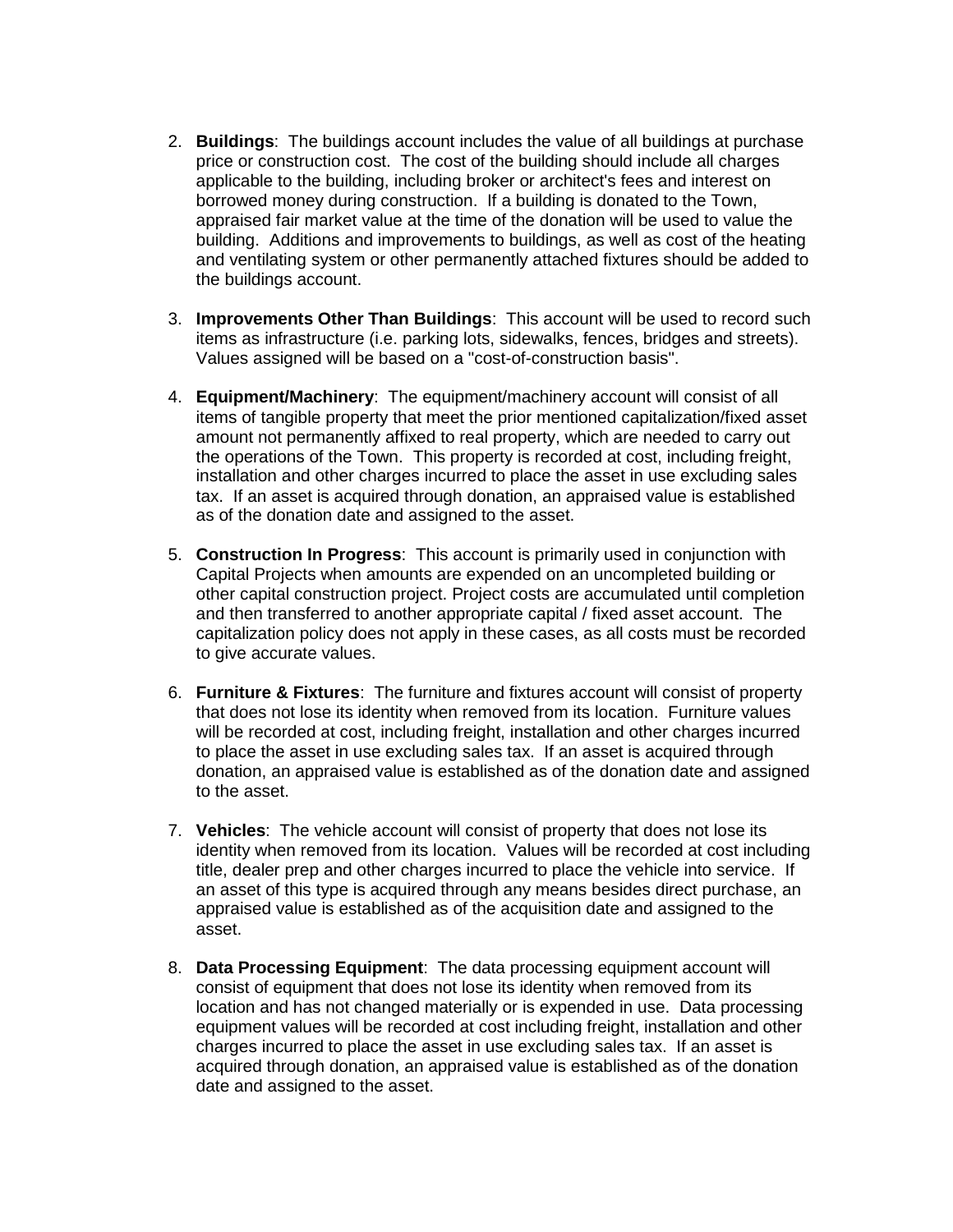9. **Lines & Improvements**: This account will be used to record such items as water and sewer lines, outfalls, pump stations, and related town fees. Values assigned will be based on a "cost-of-construction basis"

Costs are often incurred in connection with existing capital assets after the original acquisition cost has been established through additions and modifications. In general, any expenditure which is definitely an addition to a capital asset, or an integral part of it, that significantly increases the value of, enhances the performance of or changes its useful life, should be classified as a capital expense and added as an improvement to the capital asset. When modifications which enhance the performance or life of an asset are made, the modification, valued at cost, should be added as an improvement to the existing capital asset. If an improvement amount can not be determined, the purchase will be considered as a maintenance and repair expense.

#### **STANDARD LIFE OF ASSETS/DEPRECIATION**

Capital assets will be depreciated on a straight-line basis using the approved schedule of useful life. Certain assets may be depreciated differently, based on current governmental accounting practices and procedures.

#### **ESTABLISHMENT OF USEFUL LIVES IN YEARS**:

- Buildings 50
- Improvements 20
- Furniture & Fixtures 10
- Automobiles 5
- Equipment (non-computer) 10
- Computer Equipment 3
- $\bullet$  Software  $\qquad \qquad$  3

Useful lives may on a case-by-case basis need to be altered from the above, and the above represents a guideline for useful lives based on asset type.

#### **ITEMS NOT CONSIDERED TO BE CAPITAL / FIXED ASSETS***:*

In order to clarify the question of asset classification, the following list of specific examples is provided:

A. Maintenance and Repair Replacements: The replacement costs of component part(s) of a fixed asset, not the entire asset itself, during a maintenance and repair operation which also enhances the performance or life of the asset are not generally considered to be capital asset additions or modifications. For example, replacing an original disk drive with a higher capacity disk drive in a microcomputer or a more powerful engine in a leaf vacuum machine is considered to be a maintenance and repair expense.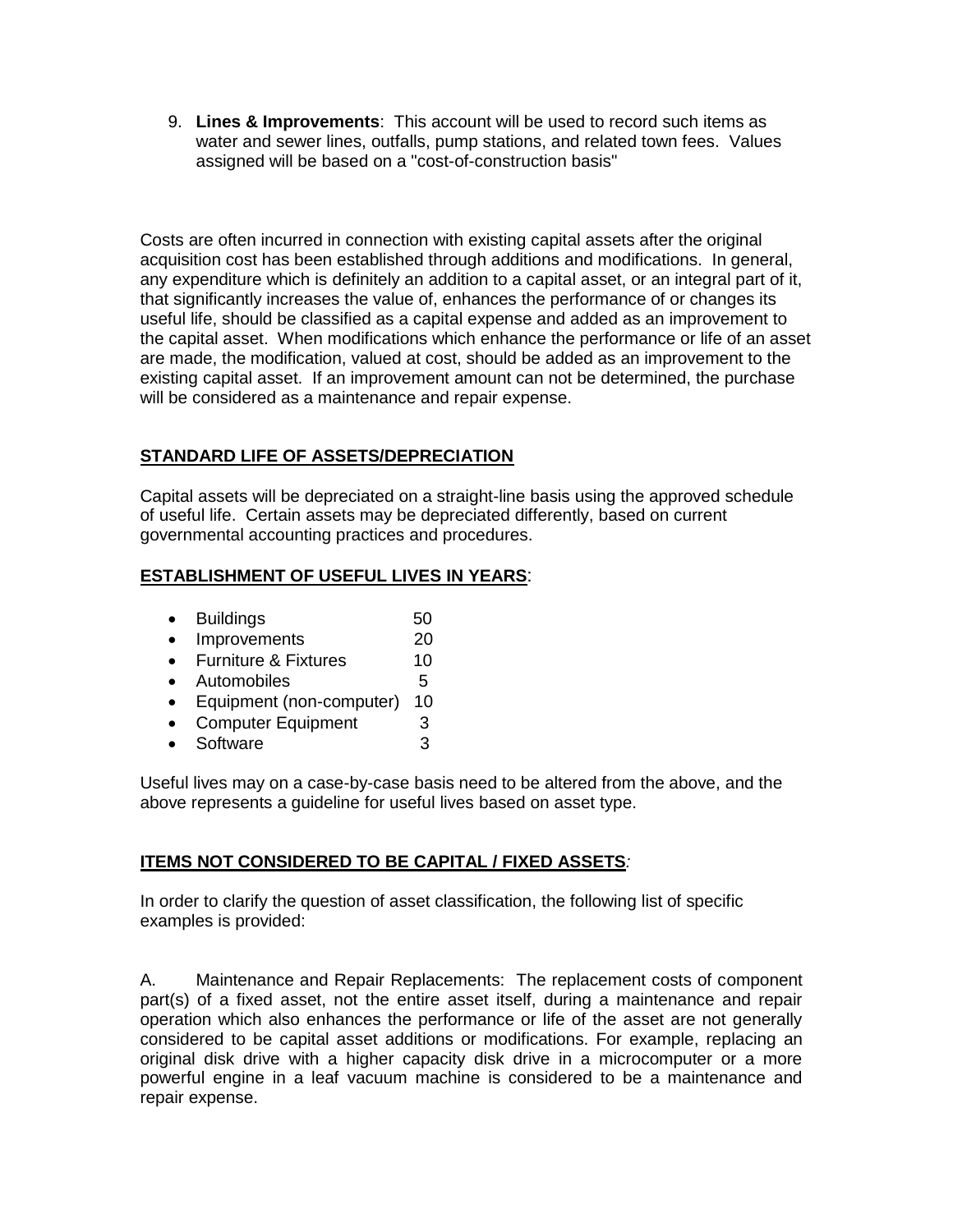B. Draperies and Carpet: The original purchase of draperies and carpet is considered an addition to the total asset value of the building. Replacement of either of these items is classified as maintenance to the building.

C. Supplies: Any supply, regardless of cost, that is not permanent and will be consumed within a year is not considered a fixed asset.

D. Aggregate purchases: A purchase of items in quantity with a extended cost equal to, or more than, the policy limit is not considered to be a capital / fixed asset if the cost of the individual item is less than the policy limit. For example, 100 chairs at \$75 each were purchased on a single purchase order for a total of \$7,500. Even though the total is well above the policy limit, the chairs are not considered as capital / fixed assets since the individual cost does not qualify.

#### STEWARDSHIP OF PROPERTY**:**

The responsibility for the use and safekeeping of the asset will be the Department Head's for which department the capital asset was purchased. In addition, each Department Head will be the steward of his/her departmental property.

Stewardship duties include ensuring that appropriate property is acquired, maintained, used and disposed of in the Town's best interests. Department Heads will record the receipt of the asset, examine the asset to make sure that no damage was incurred during shipment and confirm that the asset was received in good working order. The Department Head is also responsible for arranging for necessary preventative maintenance and needed repairs to keep the asset in good working condition. The Department Head will ensure that the asset is used for the purpose for which it was acquired and that there is no personal or unauthorized use. Any property damage, unauthorized use or theft should be immediately reported to the Town Manager.

It is the Department Head's responsibility to maintain up-to-date information on his/her capital assets. If the asset changes location, is transferred or loaned to another department, condition is altered or availability varies in any way, then the Town Clerk should be notified in order to correct the capital / fixed asset data base. Finally, the Department Head is responsible for processing the disposal of the asset in accordance to the Town's disposal policies.

#### AUDIT OF PHYSICAL INVENTORY:

Every June 1<sup>st</sup>, each Department Head will conduct an audit of his/her department's physical inventory. The Town Clerk will generate a physical inventory report of each department's capital assets, as well as all non-capitalized assets. In addition, the Town Clerk will also maintain inventory information on all assets which are considered safety sensitive by the Department Head. The Department Head will then conduct the physical inventory count. Any discrepancies will be reported to the Town Clerk in order to keep the data base updated. In addition, the computer data base of Capital / Fixed Assets will be updated quarterly to accommodate all current fiscal year transactions. Each Department Head must make sure that any changes to their department's capital / fixed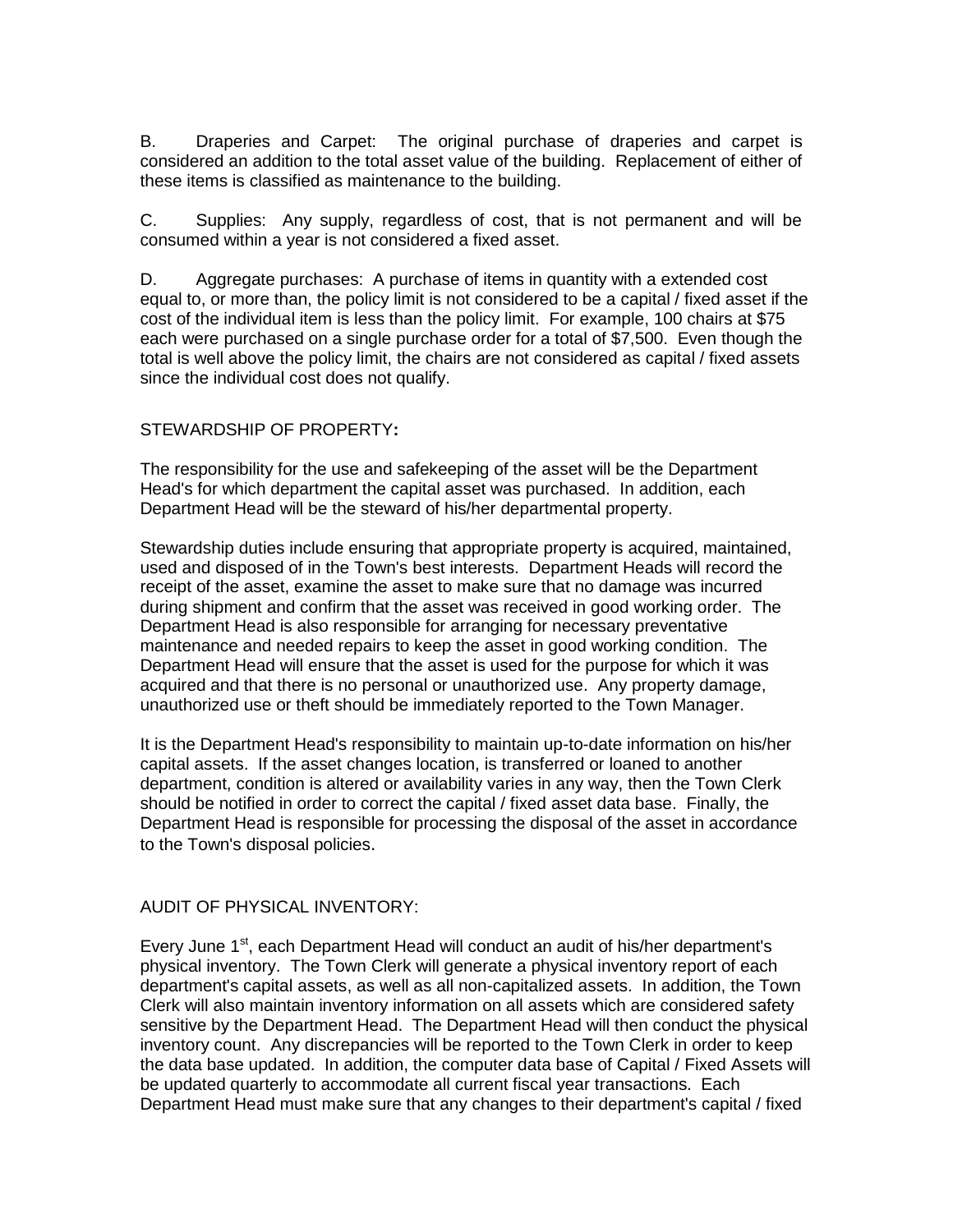asset data base are accurate. Reports will be forwarded to each department on a quarterly basis.

The inventorying of Capital / Fixed Assets will consist of the following steps:

- 1. Initial Physical Inventory
- 2. Periodic update/audit of physical inventory
- 3. Department notifies Town Clerk in writing of addition, deletion, transfer, accompanied by appropriate asset sheet with documentation (invoice, purchase order, donation letter, etc.) (If donation – fair market value determined by Department and noted)

Asset number assigned and item tagged.

- A. **Purchases**: The Town Clerk will identify all purchases against the capital outlay account.
- B. **Donations**: The Department Head from the department receiving the donated item(s) is responsible for notifying the Town Clerk of the addition. The Department Head will be responsible for completing a Capital / Fixed Asset Addition Form, supplying the Town Clerk with all pertinent criteria in relation to the newly acquired capital asset. Any problems occurring with establishing a fair market value should be referred to the Town Manager.
- C. **Computer Adjustments**: The Town Clerk will make sure that all entries made in the capital asset data base are in complete balance with current year's capital outlay expenditure line items within the general ledger.

#### TAGGING OF THE ASSET:

The primary purpose of tagging an item is to maintain a positive identification of capital / fixed assets owned by the Town. When a capital / fixed asset is purchased and an Asset Worksheet is forwarded to the Town Clerk, he/she will assign the capital / fixed asset a number. The Department Head will be supplied an inventory tag with that same number on it and will be required to attach the tag to the asset

#### ASSIGNING VALUES:

To conform to generally accepted accounting principles, capital / fixed assets' assigned values will be actual or estimated historical cost, or for contributed assets, at fair market value on the acquisition date. This value will also include shipping, installation charges and any other cost incurred in getting an asset operating for its intended use. This value *does not* include sales tax.